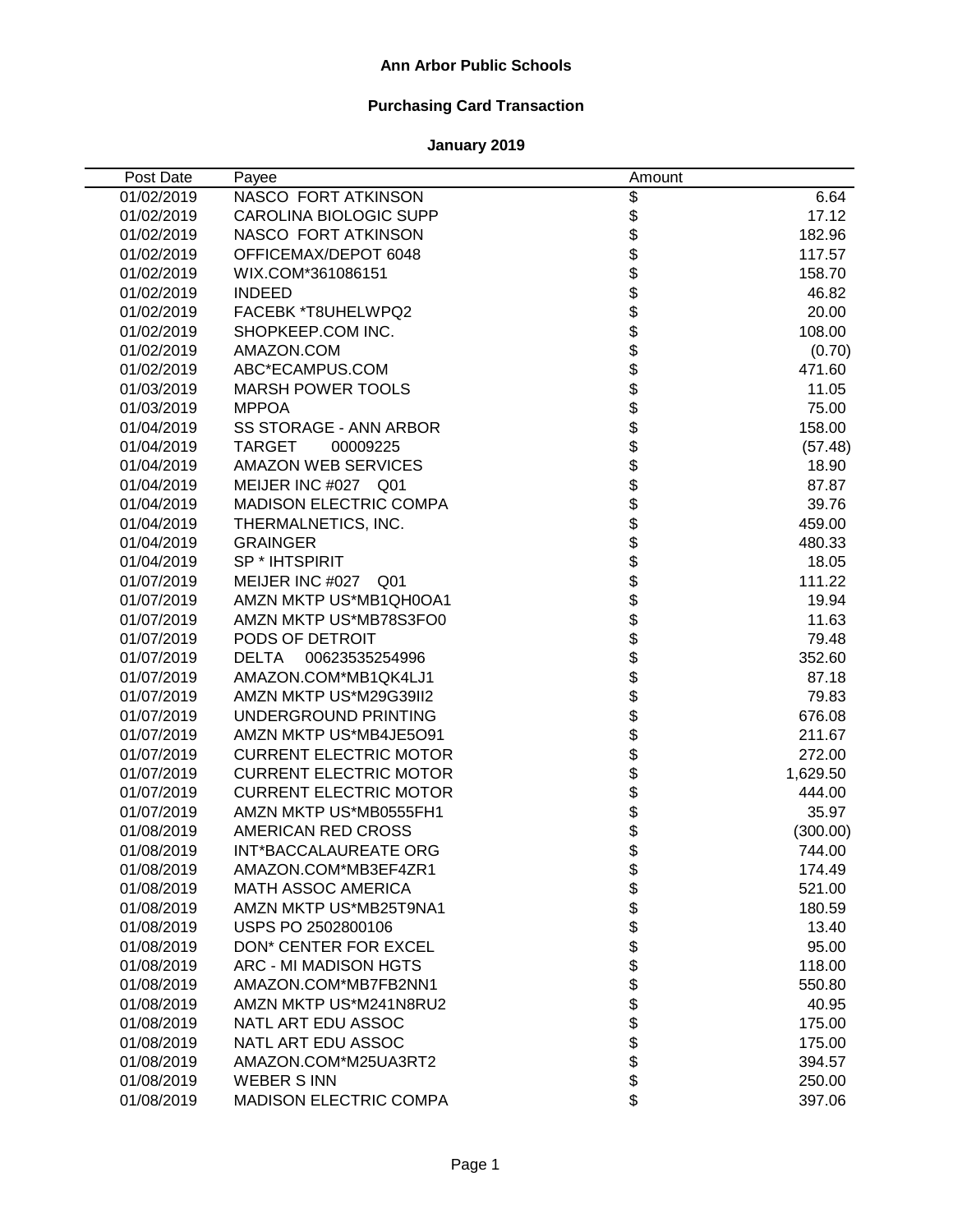| 01/08/2019 | PANERA BREAD #600874               | \$                 | 51.75   |
|------------|------------------------------------|--------------------|---------|
| 01/08/2019 | MEIJER INC #64<br>Q <sub>01</sub>  |                    | 52.26   |
| 01/08/2019 | <b>SPELLCITY</b>                   |                    | 69.95   |
| 01/08/2019 | KROGER #605                        |                    | 12.97   |
| 01/08/2019 | <b>STADIUM HARDWARE</b>            |                    | 41.97   |
| 01/08/2019 | <b>GRAINGER</b>                    |                    | 387.18  |
| 01/08/2019 | THERMALNETICS, INC.                |                    | 362.88  |
| 01/08/2019 | SUPPLYHOUSE.COM                    |                    | 447.90  |
| 01/08/2019 | SUPPLYHOUSE.COM                    |                    | 59.95   |
| 01/08/2019 | <b>GRAINGER</b>                    |                    | 3.75    |
| 01/08/2019 | <b>GRAINGER</b>                    |                    | 11.68   |
| 01/09/2019 | ARC - MI MADISON HGTS              |                    | 742.50  |
| 01/09/2019 | <b>DOLLAR BILL COPYING</b>         |                    | 183.08  |
| 01/09/2019 | AMAZON.COM*M26KB8WV2               |                    | 254.21  |
| 01/09/2019 | <b>MSBO</b>                        |                    | 320.00  |
| 01/09/2019 | <b>THOMSON WEST*TCD</b>            |                    | 294.64  |
| 01/09/2019 | JIMMY JOHNS # 90028 -              |                    | 48.56   |
| 01/09/2019 | AMZN MKTP US*MB23573W0             |                    | 67.12   |
| 01/09/2019 | <b>BACKYARD BRAINS</b>             |                    | 235.98  |
| 01/09/2019 | PERIPOLE INC                       |                    | 834.46  |
| 01/09/2019 | AMZN MKTP US*MB33T73Y0             |                    | 8.45    |
| 01/09/2019 | AMZN MKTP US*MB8WI0390             |                    | 43.94   |
| 01/09/2019 | KROGER #688                        |                    | 13.13   |
| 01/09/2019 | PANERA BREAD #600878               |                    | (6.52)  |
| 01/09/2019 | AMAZON.COM*M27811WG2               |                    | 115.46  |
| 01/09/2019 | AMAZON.COM*MB0AZ23Y0               |                    | 94.80   |
| 01/09/2019 | STAPLS6924224449000                |                    | 95.30   |
| 01/09/2019 | AMZN MKTP US*MB6TD53N1             |                    | 174.12  |
| 01/09/2019 | SP * ZINGTRAIN                     |                    | 300.00  |
| 01/09/2019 | <b>CURRENT ELECTRIC MOTOR</b>      |                    | 554.50  |
| 01/09/2019 | <b>CURRENT ELECTRIC MOTOR</b>      |                    | 255.00  |
| 01/10/2019 | PANERA BREAD #600874               |                    | 27.18   |
| 01/10/2019 | MEIJER INC #64<br>Q <sub>01</sub>  |                    | 529.51  |
| 01/10/2019 | MEIJER INC #64<br>Q <sub>01</sub>  |                    | 257.29  |
| 01/10/2019 | MEIJER INC #64<br>Q <sub>01</sub>  |                    | 151.72  |
| 01/10/2019 | MEIJER INC #64<br>Q <sub>01</sub>  |                    | 62.70   |
| 01/10/2019 | MFASCO HEALTH & SAFETY             | \$                 | 130.52  |
| 01/10/2019 | <b>VARIDESK</b>                    |                    | (29.70) |
| 01/10/2019 | NOTARY SERVICE AND BON             |                    | 79.95   |
| 01/10/2019 | OFFICE DEPOT #5910                 |                    | 3.67    |
| 01/10/2019 | OFFICEMAX/OFFICEDEPT#6             |                    | 26.09   |
| 01/10/2019 | AMZN MKTP US*M25FA8YE2             |                    | 249.99  |
| 01/10/2019 | MEIJER INC #173<br>Q01             |                    | 22.55   |
| 01/10/2019 | MEIJER INC #173<br>Q <sub>01</sub> |                    | 49.92   |
| 01/10/2019 | <b>ROVIN CERAMICS</b>              |                    | 507.00  |
| 01/10/2019 | AMZN MKTP US*MB1H283Z1             | <b>88888888888</b> | 272.08  |
| 01/10/2019 | AMZN MKTP US*M28D65Y72             |                    | 7.48    |
| 01/10/2019 | REALLY GOOD *                      |                    | 104.92  |
| 01/10/2019 | RPS ANN ARBOR-METERQ02             | \$                 | 2.40    |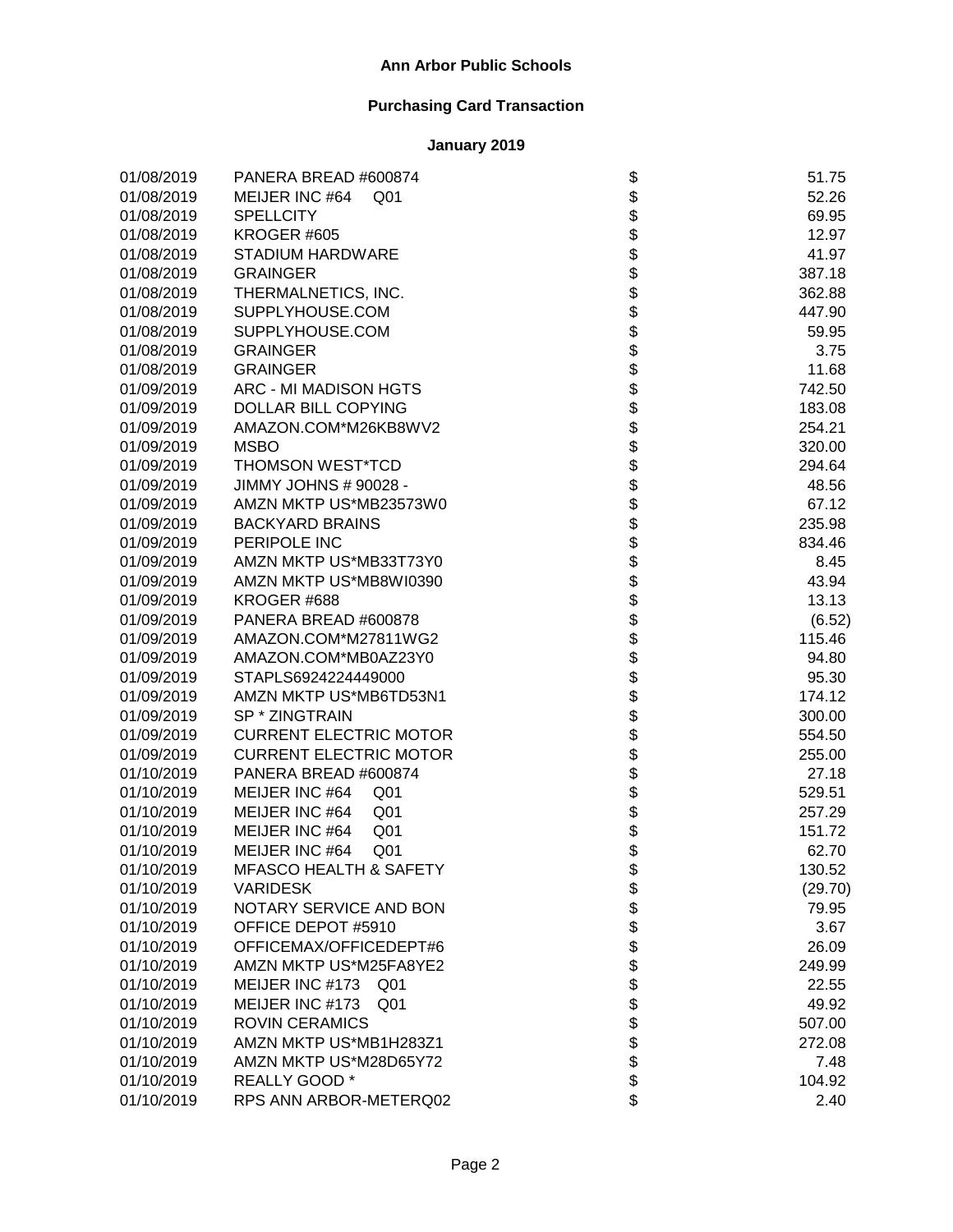| 01/10/2019 | <b>WASHTENAW DAIRY</b>             | \$                           | 48.00     |
|------------|------------------------------------|------------------------------|-----------|
| 01/10/2019 | GFS STORE #1973                    |                              | 13.98     |
| 01/10/2019 | <b>ACCURATE LABEL DESIGNS</b>      |                              | 111.95    |
| 01/10/2019 | MEIJER INC #027<br>Q01             |                              | 742.75    |
| 01/10/2019 | MEIJER INC #027<br>Q <sub>01</sub> | \$\$\$\$                     | 231.94    |
| 01/10/2019 | THERMALNETICS, INC.                |                              | 396.95    |
| 01/10/2019 | MEIJER INC #64<br>Q <sub>01</sub>  |                              | 653.23    |
| 01/10/2019 | MEIJER INC #64<br>Q <sub>01</sub>  |                              | 53.70     |
| 01/11/2019 | <b>CITY OF ANN ARBOR</b>           | <b>まままままままままま</b>            | 38,853.51 |
| 01/11/2019 | <b>CITY OF ANN ARBOR</b>           |                              | 65,188.49 |
| 01/11/2019 | <b>CITY OF ANN ARBOR</b>           |                              | 3,008.00  |
| 01/11/2019 | <b>CITY OF ANN ARBOR</b>           |                              | 27,017.00 |
| 01/11/2019 | OFFICE DEPOT #1170                 |                              | 67.32     |
| 01/11/2019 | OFFICEMAX/OFFICEDEPT#6             |                              | 579.33    |
| 01/11/2019 | PANERA BREAD #600876               |                              | 106.97    |
| 01/11/2019 | <b>MARRIOTT ANN ARBOR</b>          |                              | 1,108.80  |
| 01/11/2019 | AMZN MKTP US*MB4E02TT0             |                              | 7.67      |
| 01/11/2019 | USPS PO 2502800106                 |                              | 26.03     |
| 01/11/2019 | CDW GOVT #QQF2641                  |                              | 408.00    |
| 01/11/2019 | AMZN MKTP US*MB44W3TB0             |                              | 26.99     |
| 01/11/2019 | AMZN MKTP US*MB6S00T81             |                              | 107.30    |
| 01/11/2019 | OFFICEMAX/OFFICEDEPT#6             |                              | 87.67     |
| 01/11/2019 | PAYPAL *MICHIGANCEN                |                              | 270.00    |
| 01/11/2019 | AMZN MKTP US*MB0GI9TV1             |                              | 42.92     |
| 01/11/2019 | AMZN MKTP US*MB0FQ4TH1             |                              | 145.56    |
| 01/11/2019 | NORTHEAST FOUNDATION F             |                              | 129.60    |
| 01/11/2019 | AMZN MKTP US*MB75S3TY0             |                              | 87.88     |
| 01/11/2019 | <b>DOLLAR TREE</b>                 |                              | 52.00     |
| 01/11/2019 | AMZN MKTP US*MB0WS0TN0             |                              | 19.59     |
| 01/11/2019 | AMZN MKTP US*MB3PD0J31             |                              | 179.70    |
| 01/11/2019 | SIGHT READING FACTORY              |                              | 233.54    |
| 01/11/2019 | EMERGENCYKITS.COM                  |                              | 38.08     |
| 01/11/2019 | JIMMY JOHNS - 90074 -              |                              | 69.79     |
| 01/11/2019 | AMZN MKTP US*MB9BD0TA1             |                              | 6.98      |
| 01/11/2019 | WWW.TICKETPRINTING.COM             | \$                           | 97.35     |
| 01/11/2019 | MAILCHIMP *MONTHLY                 | \$                           | 20.00     |
| 01/11/2019 | NICOLA'S BOOKS                     | \$                           | 122.05    |
| 01/11/2019 | <b>SCHOOL OUTFITTERS</b>           |                              | 2,966.76  |
| 01/11/2019 | SMORE.COM SMORE.COM -              |                              | 79.00     |
| 01/11/2019 | EB EQUITY IN ACTION T              |                              | 237.24    |
| 01/11/2019 | FITNESS FINDERS INC                |                              | 101.45    |
| 01/11/2019 | <b>MADISON ELECTRIC COMPA</b>      |                              | 171.45    |
| 01/11/2019 | <b>MADISON ELECTRIC COMPA</b>      |                              | 425.00    |
| 01/11/2019 | <b>MADISON ELECTRIC COMPA</b>      |                              | 406.66    |
| 01/11/2019 | <b>HEADSETSCOM</b>                 |                              | (22.19)   |
| 01/11/2019 | TME*TIME FOR KIDS MAG              |                              | 124.60    |
| 01/11/2019 | NORTHEAST FOUNDATION F             |                              | 597.00    |
| 01/11/2019 | CA CEDAR PRODUCTS                  |                              | 411.84    |
| 01/11/2019 | DOMINO'S 1109                      | \$\$\$\$\$\$\$\$\$\$\$\$\$\$ | 49.99     |
|            |                                    |                              |           |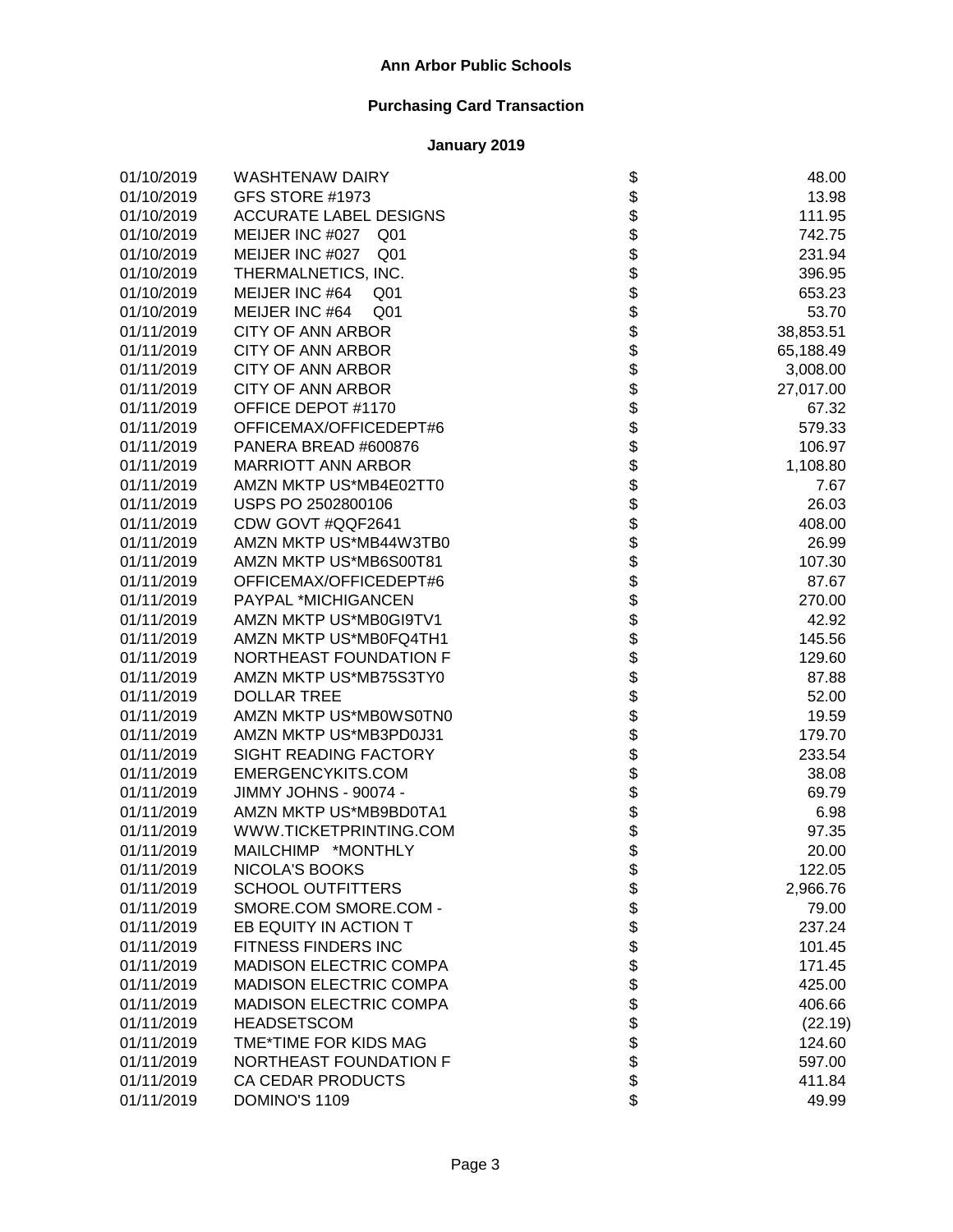| 01/11/2019 | ACE BARNES HARDWARE               | \$                                                                   | 17.91    |
|------------|-----------------------------------|----------------------------------------------------------------------|----------|
| 01/11/2019 | <b>INVENTABLES, INC</b>           |                                                                      | 41.45    |
| 01/11/2019 | AMZN MKTP US*MB2GA7AV0            |                                                                      | 352.43   |
| 01/11/2019 | MEIJER INC #64 Q01                |                                                                      | 32.22    |
| 01/11/2019 | <b>GRAINGER</b>                   |                                                                      | 6.28     |
| 01/11/2019 | <b>GRAINGER</b>                   |                                                                      | 86.85    |
| 01/11/2019 | <b>JACKSON SERVICE COMPAN</b>     |                                                                      | 333.00   |
| 01/11/2019 | AMZN MKTP US*MB2Z11CT2            |                                                                      | 109.97   |
| 01/11/2019 | AMZN MKTP US*MB1NX9JL1            |                                                                      | 114.58   |
| 01/14/2019 | <b>JP MORGAN</b>                  |                                                                      | (423.99) |
| 01/14/2019 | MI ASSOC SCH ADM                  |                                                                      | 820.00   |
| 01/14/2019 | OFFICEMAX/OFFICEDEPT#6            |                                                                      | 159.84   |
| 01/14/2019 | <b>DEMCO INC</b>                  |                                                                      | (31.80)  |
| 01/14/2019 | <b>TECH REVIEW</b>                |                                                                      | 49.95    |
| 01/14/2019 | AMAZON.COM*MB4QB30I1              |                                                                      | 158.89   |
| 01/14/2019 | AMAZON.COM*MB8DY0140              |                                                                      | 22.56    |
| 01/14/2019 | AMZN MKTP US*MB6SU4071            |                                                                      | 21.98    |
| 01/14/2019 | USPS PO 2502800106                |                                                                      | 7.20     |
| 01/14/2019 | <b>FERRIS STATE UNIVERSIT</b>     |                                                                      | 150.00   |
| 01/14/2019 | AMAZON.COM*MB3PP6A80              |                                                                      | 19.86    |
| 01/14/2019 | AMZN MKTP US*MB5DF6AA1            | \$\$\$\$\$\$\$\$\$\$\$\$\$\$\$\$\$\$\$\$\$\$\$\$\$\$\$\$\$\$\$\$\$\$ | 5.29     |
| 01/14/2019 | ZINGERMANSCOMMUNITY.CO            |                                                                      | 250.00   |
| 01/14/2019 | WIX.COM*369830841                 |                                                                      | 259.40   |
| 01/14/2019 | ARBOR SPRINGS WATER CO            |                                                                      | 45.50    |
| 01/14/2019 | 855-321-8844 TUGG.COM             |                                                                      | 440.00   |
| 01/14/2019 | 855-321-8844 TUGG.COM             |                                                                      | 110.00   |
| 01/14/2019 | 855-321-8844 TUGG.COM             |                                                                      | 440.00   |
| 01/14/2019 | 855-321-8844 TUGG.COM             |                                                                      | (440.00) |
| 01/14/2019 | <b>BLUE CHIP HOTEL &amp; CASI</b> |                                                                      | 109.00   |
| 01/14/2019 | <b>BLUE CHIP HOTEL &amp; CASI</b> |                                                                      | 109.00   |
| 01/14/2019 | THE UPS STORE #5281               | \$                                                                   | 10.00    |
| 01/14/2019 | THE UPS STORE #5281               | \$\$\$\$\$                                                           | 75.77    |
| 01/14/2019 | WILDLIFE SERVICES OF M            |                                                                      | 230.00   |
| 01/14/2019 | RPS ANN ARBOR-METERQ02            |                                                                      | 2.10     |
| 01/14/2019 | AMAZON.COM*MB6TN70U0              |                                                                      | 55.34    |
| 01/14/2019 | AMERICAN ASSOC OF SCHO            |                                                                      | 204.00   |
| 01/14/2019 | PANERA BREAD #600874              | \$                                                                   | 100.23   |
| 01/14/2019 | <b>ATT*BILL PAYMENT</b>           |                                                                      | 191.41   |
| 01/14/2019 | <b>MATH ASSOC AMERICA</b>         |                                                                      | 116.00   |
| 01/14/2019 | <b>GALLUP INC</b>                 |                                                                      | 39.99    |
| 01/14/2019 | <b>NAGOMI SUSHI &amp; NOODLE</b>  |                                                                      | 76.00    |
| 01/14/2019 | <b>NAGOMI SUSHI &amp; NOODLE</b>  |                                                                      | 150.00   |
| 01/14/2019 | AMAZON.COM*MB3LE2O42              |                                                                      | 29.45    |
| 01/14/2019 | AMZN MKTP US*MB8RX7AL0            |                                                                      | 368.97   |
| 01/14/2019 | LITTLE CAESARS 0007 00            | \$\$\$\$\$\$\$\$\$\$\$\$\$\$                                         | 16.85    |
| 01/14/2019 | AMZN MKTP US*MB0MR3AS1            |                                                                      | 9.20     |
| 01/14/2019 | AMZN MKTP US*MB7NU0A50            |                                                                      | 12.26    |
| 01/14/2019 | <b>STADIUM HARDWARE</b>           |                                                                      | 30.97    |
| 01/14/2019 | THE HOME DEPOT 2721               |                                                                      | 296.97   |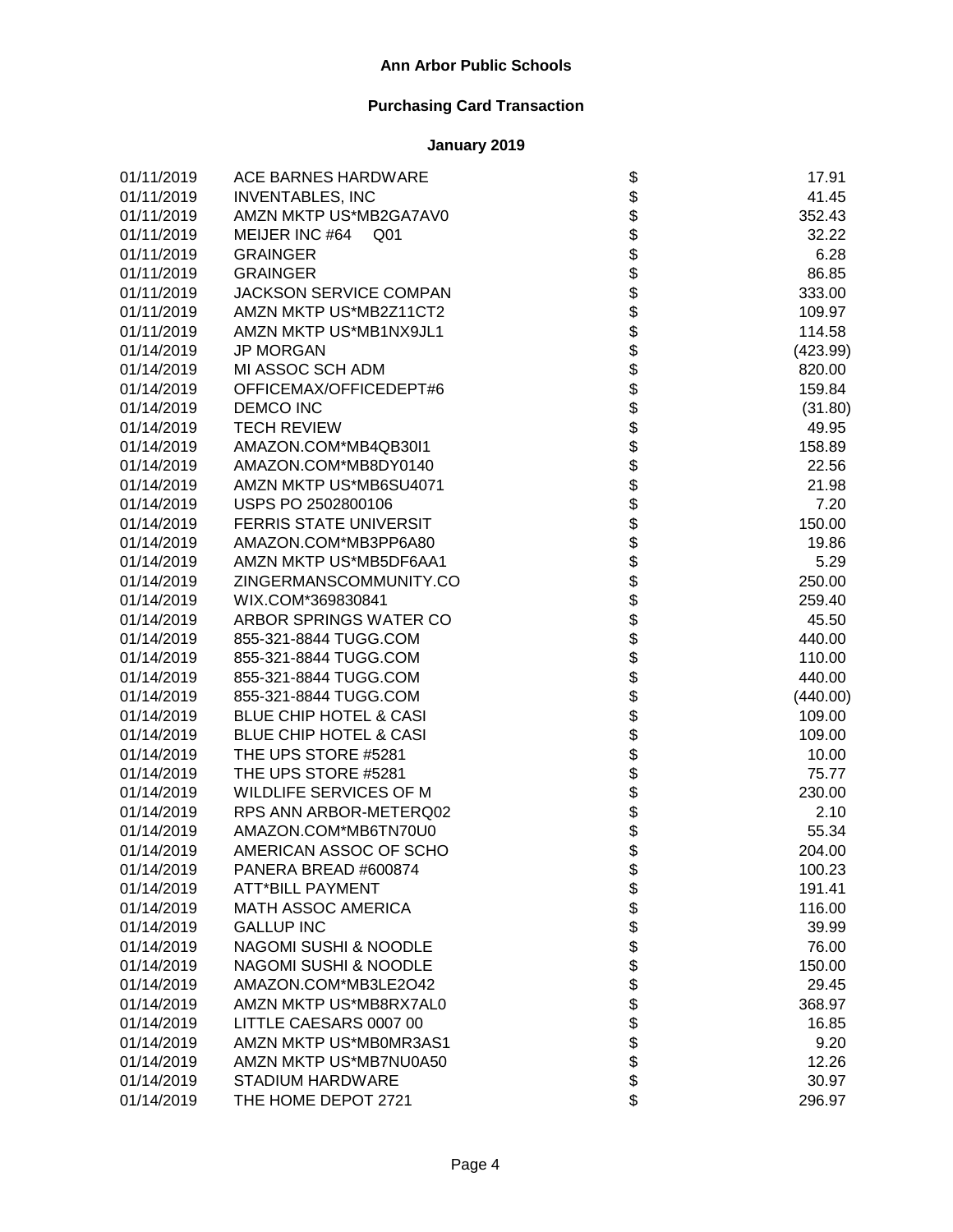| 01/14/2019 | THE HOME DEPOT 2721            |                                      | 314.79   |
|------------|--------------------------------|--------------------------------------|----------|
| 01/14/2019 | THE HOME DEPOT 2721            |                                      | (314.79) |
| 01/14/2019 | <b>DELTA</b><br>00672390637892 |                                      | 281.60   |
| 01/14/2019 | AMZN MKTP US*MB4MT6OQ2         |                                      | 24.54    |
| 01/14/2019 | MHE*MCGRAW-HILL ECOMM          |                                      | 77.75    |
| 01/14/2019 | MHE*MCGRAW-HILL ECOMM          |                                      | 62.87    |
| 01/14/2019 | AMZN MKTP US*MB9OQ6A20         |                                      | 323.98   |
| 01/14/2019 | AMAZON.COM*MB74U0A80           |                                      | 208.32   |
| 01/14/2019 | INT*IN *IDENT-A-KID SR         |                                      | 3,590.50 |
| 01/14/2019 | <b>DOLLARTREE</b>              |                                      | 14.00    |
| 01/14/2019 | OFFICEMAX/OFFICEDEPT#6         |                                      | 102.63   |
| 01/14/2019 | <b>QUILL CORPORATION</b>       |                                      | 44.22    |
| 01/14/2019 | TST* FRANK'S PLACE             |                                      | 70.82    |
| 01/14/2019 | RPS ANN ARBOR-4TH & Q02        |                                      | 3.60     |
| 01/14/2019 | LAMINATOR.COM                  |                                      | 172.42   |
| 01/14/2019 | OFFICEMAX/OFFICEDEPT#6         |                                      | 74.98    |
| 01/14/2019 | <b>GVSU WEB PAYMENTS</b>       |                                      | 95.00    |
| 01/14/2019 | MHE*MCGRAW-HILL ECOMM          |                                      | 134.87   |
| 01/14/2019 |                                |                                      | (79.49)  |
| 01/14/2019 |                                |                                      | (79.99)  |
| 01/14/2019 | STAPLS6924224449001            |                                      | (5.39)   |
| 01/14/2019 | AMZN MKTP US*MB7AH7OR2         |                                      | 5.99     |
| 01/14/2019 | <b>DBC*BLICK ART MATERIAL</b>  |                                      | 275.63   |
| 01/14/2019 | <b>GRAINGER</b>                |                                      | 478.80   |
| 01/14/2019 | NATIONAL ENERGY CONTRO         |                                      | 35.36    |
| 01/14/2019 | <b>GRAINGER</b>                | ֍֎֍֍֍֍֍֍֍֍֍֍֍֍֍֍֍֍֍֍֍֍֍֍֍֍֍֍֍֍֍֍֍֍֍֍ | 20.15    |
| 01/14/2019 | <b>GRAINGER</b>                |                                      | 62.28    |
| 01/14/2019 | <b>GRAINGER</b>                |                                      | 61.34    |
| 01/14/2019 | <b>GRAINGER</b>                |                                      | 20.69    |
| 01/14/2019 | <b>GRAINGER</b>                |                                      | 140.58   |
| 01/14/2019 | AMZN MKTP US*MB62P0A20         |                                      | 25.90    |
| 01/14/2019 | NATIONAL SCHOOL BOARD          |                                      | 1,370.00 |
| 01/14/2019 | <b>MASB</b>                    |                                      | 95.00    |
| 01/14/2019 | AMERICAN 00123304175842        |                                      | 318.60   |
| 01/14/2019 | AMERICAN 00123304452644        |                                      | 368.60   |
| 01/14/2019 | <b>STADIUM HARDWARE</b>        |                                      | 1.62     |
| 01/15/2019 | NASCO FORT ATKINSON            | \$                                   | 16.95    |
| 01/15/2019 | PIKTOCHARTCO*1JJ583GFO         |                                      | 29.00    |
| 01/15/2019 | CANVA FOR WORK MONTHLY         |                                      | 38.85    |
| 01/15/2019 | AMAZON.COM*MB3XU3P30           |                                      | 42.00    |
| 01/15/2019 | <b>IBT IIS FINGERPRINT CO</b>  |                                      | 63.00    |
| 01/15/2019 | <b>DOLLAR BILL COPYING</b>     |                                      | 76.69    |
| 01/15/2019 | AMZN MKTP US*MB8708LK2         |                                      | 216.72   |
| 01/15/2019 | <b>NICOLA'S BOOKS</b>          |                                      | (122.05) |
| 01/15/2019 | NICOLA'S BOOKS                 |                                      | 115.14   |
| 01/15/2019 | NASCO FORT ATKINSON            | <b>88888888888</b>                   | 65.87    |
| 01/15/2019 | <b>MADISON ELECTRIC COMPA</b>  |                                      | 238.74   |
| 01/15/2019 | <b>ARBOR FARMS MARKET</b>      |                                      | 29.14    |
| 01/15/2019 | <b>STAPLES</b><br>00115642     | \$                                   | 45.30    |
|            |                                |                                      |          |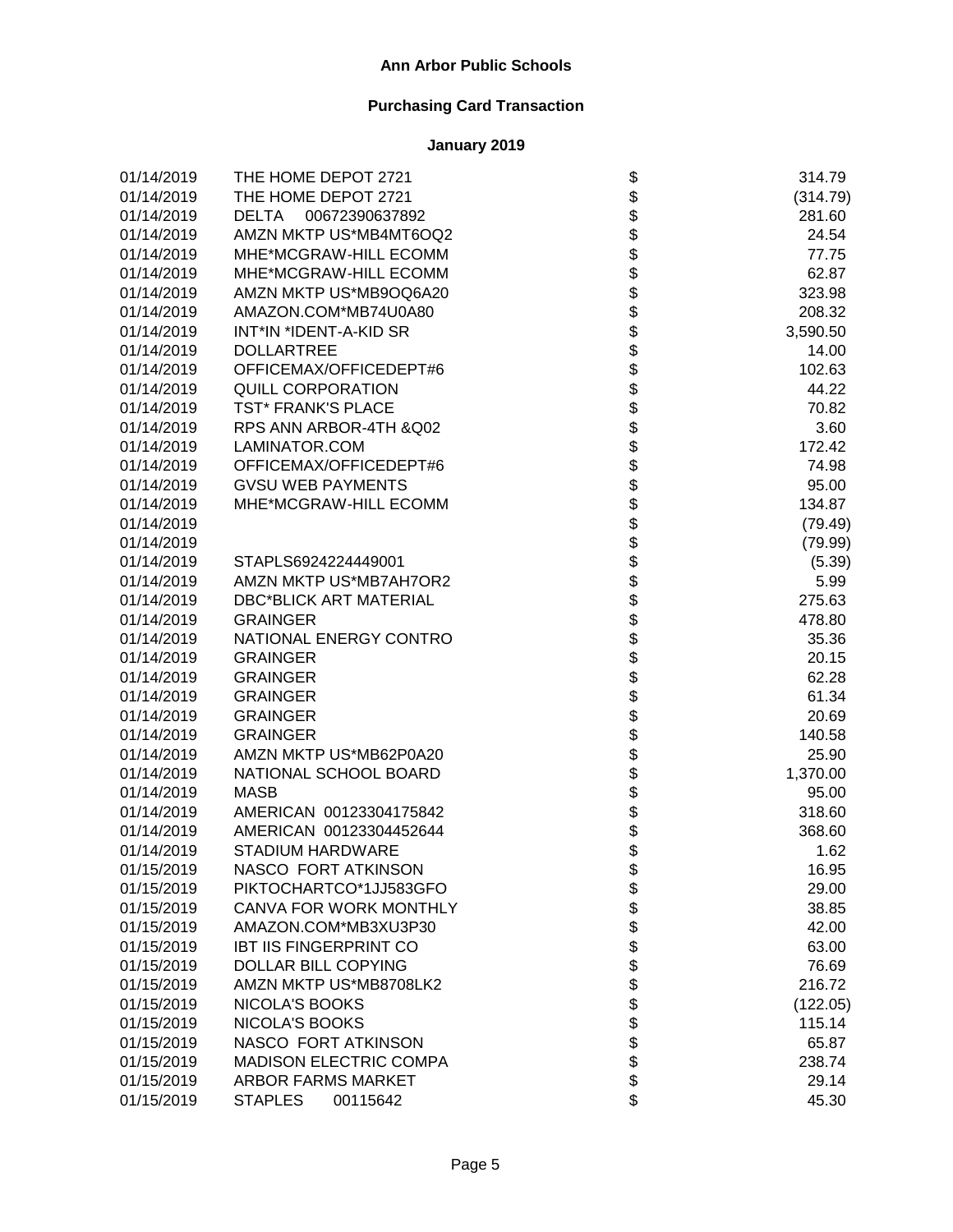| 01/15/2019 | BUREAU OF EDUCATION AN        |                                 | 249.00   |
|------------|-------------------------------|---------------------------------|----------|
| 01/15/2019 | BUREAU OF EDUCATION AN        |                                 | 249.00   |
| 01/15/2019 | BUREAU OF EDUCATION AN        |                                 | 249.00   |
| 01/15/2019 | THERMALNETICS, INC.           |                                 | 742.06   |
| 01/15/2019 | AMERICAN 00123304452642       |                                 | (368.60) |
| 01/16/2019 | OFFICEMAX/OFFICEDEPT#6        |                                 | 159.84   |
| 01/16/2019 | ARBOR SPRINGS WATER CO        |                                 | 19.50    |
| 01/16/2019 | AMZN MKTP US*MB1L22XC0        |                                 | 273.64   |
| 01/16/2019 | NAT* GEOGRAPHIC MAG           |                                 | 12.00    |
| 01/16/2019 | SAMS CLUB #6667               |                                 | 165.72   |
| 01/16/2019 | USPS PO 2502800106            |                                 | 7.20     |
| 01/16/2019 | AMAZON.COM*MB8AF2GV1          |                                 | 281.23   |
| 01/16/2019 | <b>GBC E-COMMERCE</b>         |                                 | 162.80   |
| 01/16/2019 | SAMS CLUB #6667               |                                 | 65.86    |
| 01/16/2019 | <b>SKILLSUSA ORG</b>          |                                 | 68.00    |
| 01/16/2019 | UNDERGROUND PRINTING          |                                 | 637.76   |
| 01/16/2019 | COTTAGE INN PIZZA - AN        |                                 | 82.44    |
| 01/16/2019 | OFFICEMAX/OFFICEDEPT#6        |                                 | 19.35    |
| 01/16/2019 | <b>CSE</b>                    |                                 | 345.00   |
| 01/16/2019 | AMAZON.COM*MB6O67GI1          |                                 | 38.92    |
| 01/16/2019 | AMAZON.COM*MB7O38XG0          |                                 | 122.26   |
| 01/16/2019 | AMAZON.COM*MB3HB0LB2          |                                 | 191.91   |
| 01/16/2019 | LAKESHORE LEARNING MAT        |                                 | 185.79   |
| 01/16/2019 | AMAZON.COM*MB86U0Z82          |                                 | 64.99    |
| 01/16/2019 | AMAZON.COM*MB04P8GY0          | ֍֍֍֍֍֍֍֍֍֍֍֍֍֍֍֍֍֍֍֍֍֍֍֍֍֍֍֍֍֍֍ | 375.98   |
| 01/16/2019 | <b>QUILL CORPORATION</b>      |                                 | 24.21    |
| 01/16/2019 | <b>MADISON ELECTRIC COMPA</b> |                                 | 68.85    |
| 01/16/2019 | AMZN MKTP US*MB9AN5G60        |                                 | 24.10    |
| 01/16/2019 | JIMMY JOHNS - 90074 -         |                                 | 71.89    |
| 01/16/2019 | AMZN MKTP US*MB6762Z22        |                                 | 92.15    |
| 01/16/2019 | <b>DBC*BLICK ART MATERIAL</b> |                                 | 197.97   |
| 01/16/2019 | REC SPORTS - SHIFT 4          |                                 | 100.00   |
| 01/16/2019 | SUPPLYHOUSE.COM               |                                 | 251.95   |
| 01/16/2019 | <b>ACT*USTA TEAMTNS</b>       |                                 | 15.00    |
| 01/16/2019 | OFFICEMAX/OFFICEDEPT#6        | \$\$\$                          | 177.80   |
| 01/17/2019 | EB MICHIGAN ADVANCING         |                                 | 100.00   |
| 01/17/2019 | PANERA BREAD #600874          | P                               | 29.73    |
| 01/17/2019 | <b>QUILL CORPORATION</b>      |                                 | 140.96   |
| 01/17/2019 | <b>QUILL CORPORATION</b>      |                                 | 125.99   |
| 01/17/2019 | AMZN MKTP US*MB16W4XW1        |                                 | 17.89    |
| 01/17/2019 | <b>PITA PAN</b>               |                                 | 43.70    |
| 01/17/2019 | REI*GREENWOODHEINEMANN        |                                 | 199.00   |
| 01/17/2019 | PAYPAL *MICHIGANCOU           |                                 | 430.00   |
| 01/17/2019 | PESI INC                      |                                 | 199.99   |
| 01/17/2019 | OFFICEMAX/OFFICEDEPT#6        |                                 | 117.89   |
| 01/17/2019 | NATIONAL EMPLOYMENT LA        | <b>8888888888</b>               | 756.00   |
| 01/17/2019 | AMAZON.COM*MB1EQ4GE1          |                                 | 215.08   |
| 01/17/2019 | GFS STORE #0868               |                                 | 25.56    |
| 01/17/2019 | OFFICEMAX/OFFICEDEPT#6        | \$                              | 19.27    |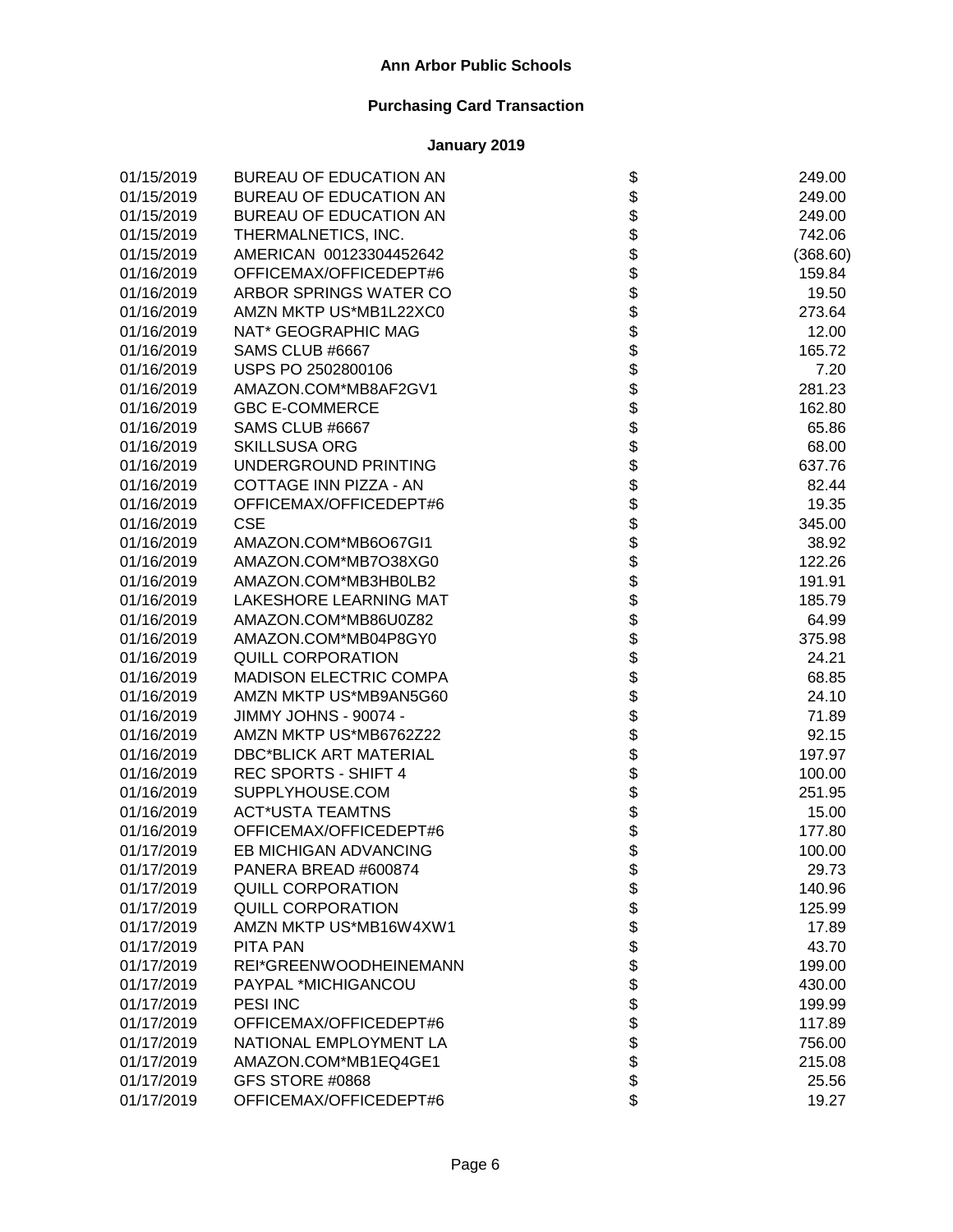| 01/17/2019 | AMAZON.COM*MB4LK7VN0              |                                  | 99.00    |
|------------|-----------------------------------|----------------------------------|----------|
| 01/17/2019 | MEIJER INC #173 Q01               |                                  | 14.09    |
| 01/17/2019 | <b>DEXTER S BAKERY</b>            |                                  | 15.51    |
| 01/17/2019 | <b>BELLS DINER INC</b>            |                                  | 89.23    |
| 01/17/2019 | <b>SSI*SCHOOL SPECIALTY</b>       |                                  | 21.05    |
| 01/17/2019 | <b>SCHOLASTIC EDUCATION</b>       |                                  | 19.13    |
| 01/17/2019 | AMZN MKTP US*MB6FD8ND2            |                                  | 153.98   |
| 01/17/2019 | <b>SCHOOL HEALTH CORP</b>         |                                  | 70.00    |
| 01/17/2019 | <b>ENCORE DATA PRODUCTS I</b>     |                                  | 122.50   |
| 01/17/2019 | RPS ANN ARBOR-PASSPQ02            |                                  | 3.60     |
| 01/17/2019 | <b>MADISON ELECTRIC COMPA</b>     |                                  | 68.85    |
| 01/17/2019 | <b>MADISON ELECTRIC COMPA</b>     |                                  | 70.41    |
| 01/17/2019 | <b>MADISON ELECTRIC COMPA</b>     |                                  | 26.69    |
| 01/17/2019 | DOLLAR BILL COPYING               |                                  | 574.87   |
| 01/17/2019 | DOLLAR BILL COPYING               |                                  | 599.30   |
| 01/17/2019 | OFFICEMAX/OFFICEDEPT#6            |                                  | 70.97    |
| 01/17/2019 | <b>DEMCO INC</b>                  |                                  | 80.34    |
| 01/17/2019 | PIZZA HOUSE - ANN ARBO            |                                  | 54.52    |
| 01/17/2019 | AMZN MKTP US*MB3RY6G11            |                                  | 78.31    |
| 01/17/2019 | <b>AMZN MKTP US</b>               |                                  | (5.99)   |
| 01/17/2019 | MEIJER INC #64<br>Q <sub>01</sub> |                                  | 15.98    |
| 01/17/2019 | MARCOS PIZZA-1056                 |                                  | 60.16    |
| 01/17/2019 | TRANE SUPPLY-113416               |                                  | 329.17   |
| 01/17/2019 | SUPPLYHOUSE.COM                   |                                  | 339.90   |
| 01/17/2019 | SUPPLYHOUSE.COM                   |                                  | 149.95   |
| 01/17/2019 | AMZN MKTP US*MB9JS3X90            | ֍֍֍֍֍֍֍֍֍֍֍֍֍֍֍֍֍֍֍֍֍֍֍֍֍֍֍֍֍֍֍֍ | 15.98    |
| 01/17/2019 | MAIN TROPHY SUPPLY CO             |                                  | 38.23    |
| 01/17/2019 | UNITED STATES PROFESSI            |                                  | 473.08   |
| 01/18/2019 | <b>KELLOGG CENTER</b>             |                                  | 281.41   |
| 01/18/2019 | APL* ITUNES.COM/BILL              |                                  | 32.85    |
| 01/18/2019 | VISTAPR*VISTAPRINT.COM            |                                  | 155.99   |
| 01/18/2019 | 00623544340182<br>DELTA           |                                  | 456.60   |
| 01/18/2019 | <b>DELTA</b><br>00623544340193    |                                  | 456.60   |
| 01/18/2019 | USPS PO 2502800106                | \$                               | 7.20     |
| 01/18/2019 | <b>VEX ROBOTICS INC</b>           | \$<br>\$                         | 959.65   |
| 01/18/2019 | OFFICEMAX/OFFICEDEPT#6            |                                  | 28.59    |
| 01/18/2019 | AMZN MKTP US*MB79353K2            | \$                               | 70.98    |
| 01/18/2019 | NASCO FORT ATKINSON               |                                  | 381.80   |
| 01/18/2019 | SQU*SQ *ROOSROAST COFF            |                                  | 52.00    |
| 01/18/2019 | RAPUNZEL'S LICE BOUTIQ            |                                  | 49.98    |
| 01/18/2019 | JIMMY JOHNS - 90074 -             |                                  | 56.20    |
| 01/18/2019 | JIMMY JOHNS # 90028 -             |                                  | 105.15   |
| 01/18/2019 | <b>KELLOGG CENTER</b>             |                                  | 227.91   |
| 01/18/2019 | FULL COMPASS SYSTEMS              |                                  | 858.53   |
| 01/18/2019 | <b>BAY STATE ALARM SEC</b>        | <b>88888888888</b>               | 2,642.94 |
| 01/18/2019 | AMZN MKTP US*MB89X3ME0            |                                  | 14.98    |
| 01/18/2019 | <b>MANSION</b>                    |                                  | 79.45    |
| 01/18/2019 | <b>IDEA HEALTH &amp; FITNESS</b>  |                                  | 109.00   |
| 01/18/2019 | <b>SCHOOL HEALTH CORP</b>         | \$                               | 35.91    |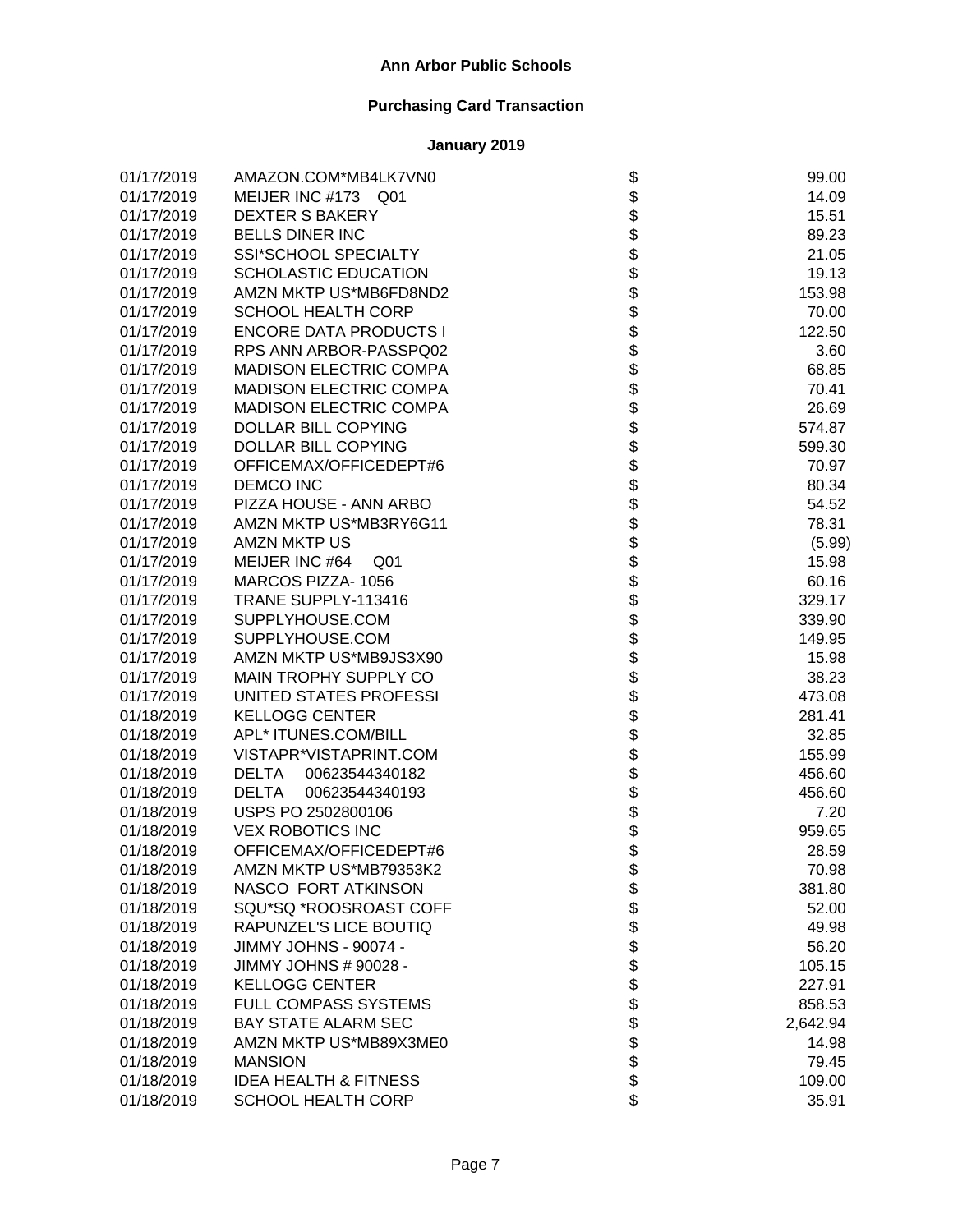| 01/18/2019 | KROGER #688                   |                                      | 13.16     |
|------------|-------------------------------|--------------------------------------|-----------|
| 01/18/2019 | SQU*SQ *SUMMIT SPEECH         |                                      | 89.00     |
| 01/18/2019 | GAIAM.COM/SPRI.COM            |                                      | 74.80     |
| 01/18/2019 | AMZN MKTP US*MB5WU13O2        |                                      | 114.90    |
| 01/18/2019 | THERMALNETICS, INC.           |                                      | 93.95     |
| 01/18/2019 | <b>MASB</b>                   |                                      | 180.00    |
| 01/18/2019 | <b>IBT IIS FINGERPRINT CO</b> |                                      | 63.00     |
| 01/21/2019 | <b>CITY OF ANN ARBOR</b>      |                                      | 20,953.68 |
| 01/21/2019 | <b>CITY OF ANN ARBOR</b>      |                                      | 3,839.00  |
| 01/21/2019 | OFFICEMAX/OFFICEDEPT#6        |                                      | (159.84)  |
| 01/21/2019 | AMZN MKTP US*MB64C7TQ2        |                                      | 251.90    |
| 01/21/2019 | ART VAN FURNITURE #53         |                                      | 802.39    |
| 01/21/2019 | USPS PO 2502800106            |                                      | 13.90     |
| 01/21/2019 | HU BUSINESS OFFICE            |                                      | 350.00    |
| 01/21/2019 | <b>MSU PAYMENTS</b>           |                                      | 260.00    |
| 01/21/2019 | FERRIS STATE UNIVERSIT        |                                      | 350.00    |
| 01/21/2019 | B&H PHOTO 800-606-696         |                                      | 1,120.85  |
| 01/21/2019 | SHERATON ANN ARBOR HOT        |                                      | 4,756.50  |
| 01/21/2019 | NATIONAL SCHOOL BOARD         |                                      | 225.00    |
| 01/21/2019 | OFFICEMAX/OFFICEDEPT#6        |                                      | 199.42    |
| 01/21/2019 | SAMS CLUB #6667               |                                      | 21.33     |
| 01/21/2019 | <b>HUNGRY HOWIES 577</b>      |                                      | 38.45     |
| 01/21/2019 | OFFICEMAX/DEPOT 6401          |                                      | 39.99     |
| 01/21/2019 | DTE ENERGY 800-477-474        |                                      | 304.84    |
| 01/21/2019 | <b>MASSP</b>                  | ֍֎֍֍֍֍֍֍֍֍֍֍֍֍֍֍֍֍֍֍֍֍֍֍֍֍֍֍֍֍֍֍֍֍֍֍ | 150.00    |
| 01/21/2019 | <b>MASSP</b>                  |                                      | 750.00    |
| 01/21/2019 | OFFICEMAX/OFFICEDEPT#6        |                                      | 37.32     |
| 01/21/2019 | TOM THOMPSON FLOWERS I        |                                      | 65.00     |
| 01/21/2019 | BEST BUY MHT 00004085         |                                      | 29.99     |
| 01/21/2019 | AMZN MKTP US*MB5GR5J22        |                                      | 48.73     |
| 01/21/2019 | <b>BIO RAD LABORATORIES</b>   |                                      | 223.00    |
| 01/21/2019 | AMZN MKTP US*MB82C65N0        |                                      | 59.38     |
| 01/21/2019 | SAMS CLUB #6667               |                                      | 0.89      |
| 01/21/2019 | SAMS CLUB #6667               |                                      | 0.05      |
| 01/21/2019 | SQU*SQ *VIP CAB CO. #1        |                                      | 17.88     |
| 01/21/2019 | <b>EMBASSY SUITES ALXNDR</b>  |                                      | 385.38    |
| 01/21/2019 | <b>GBC E-COMMERCE</b>         | \$                                   | 179.60    |
| 01/21/2019 | AMAZON.COM*MB5GS0MV1          |                                      | 359.60    |
| 01/21/2019 | SP * 3DOODLEREDU              |                                      | 610.00    |
| 01/21/2019 | STADIUM TROPHY INC            |                                      | 128.00    |
| 01/21/2019 | <b>SIGNUPGENIUS</b>           |                                      | 49.99     |
| 01/21/2019 | <b>TARGET</b><br>00006346     |                                      | 64.97     |
| 01/21/2019 | ROCHESTER 100, INC            |                                      | 137.70    |
| 01/21/2019 | AMAZON.COM*MB0V28HY0          |                                      | 44.68     |
| 01/21/2019 | MEIJER INC #173 Q01           | <b>8888888888</b>                    | 46.66     |
| 01/21/2019 | AMAZON.COM*MB6B43J72          |                                      | 43.66     |
| 01/21/2019 | THE HOME DEPOT #2721          |                                      | 10.36     |
| 01/21/2019 | SP * ZINGTRAIN                |                                      | 600.00    |
| 01/21/2019 | MARCOS PIZZA-1056             | \$                                   | 38.89     |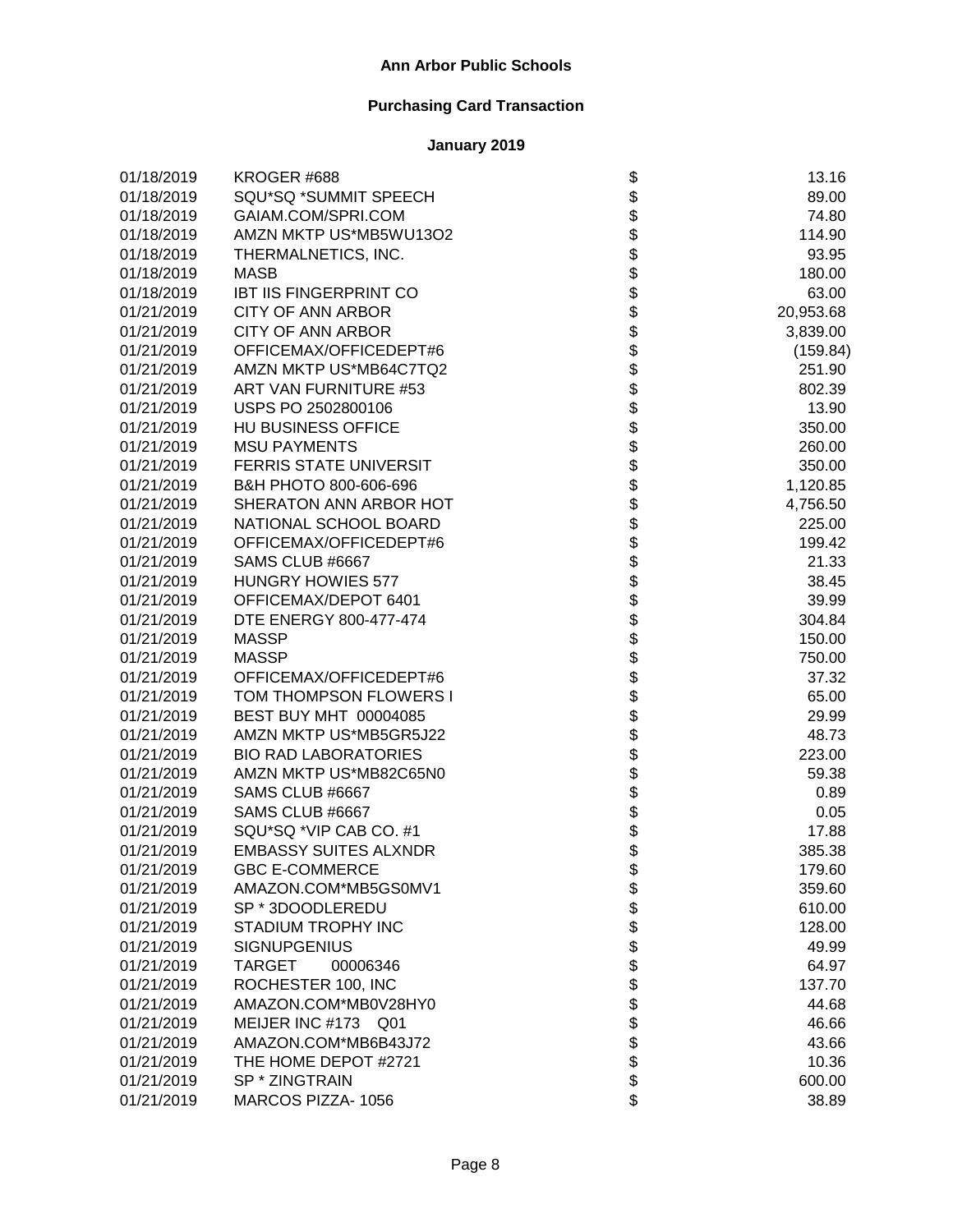| 01/21/2019 | J W PEPPER AND SON INC            |                                                                  | 412.99   |
|------------|-----------------------------------|------------------------------------------------------------------|----------|
| 01/21/2019 | TRANE SUPPLY-113416               |                                                                  | 727.04   |
| 01/21/2019 | <b>BOILERS CONTROLS &amp; EQU</b> |                                                                  | 211.14   |
| 01/21/2019 | INT*IN *LABELLE PHOTOG            |                                                                  | 520.00   |
| 01/21/2019 | OFFICEMAX/OFFICEDEPT#6            |                                                                  | 46.61    |
| 01/21/2019 | <b>IBT IIS FINGERPRINT CO</b>     |                                                                  | 63.00    |
| 01/22/2019 | AMAZON.COM*MB40E9B00              |                                                                  | 200.02   |
| 01/22/2019 | AMZN MKTP US*MB3MS20B2            |                                                                  | 439.96   |
| 01/22/2019 | MICHAELS STORES 2108              |                                                                  | 86.96    |
| 01/22/2019 | <b>AMZN MKTP US</b>               |                                                                  | (0.80)   |
| 01/22/2019 | <b>AMZN MKTP US</b>               |                                                                  | (0.39)   |
| 01/22/2019 | AMZN MKTP US*MB6P44BB0            |                                                                  | 399.20   |
| 01/22/2019 | AMZN MKTP US*MB3BX2BI1            |                                                                  | 29.99    |
| 01/22/2019 | THE CAREER CENTER                 |                                                                  | 225.00   |
| 01/22/2019 | ARC - MI MADISON HGTS             |                                                                  | 131.00   |
| 01/22/2019 | FEDEX 466979385                   |                                                                  | 109.75   |
| 01/22/2019 | MAILCHIMP *MONTHLY                |                                                                  | 165.00   |
| 01/22/2019 | AMAZON.COM*MB7C41BD0              |                                                                  | 49.98    |
| 01/22/2019 | AMAZON.COM*MB2M10EQ2              |                                                                  | 219.90   |
| 01/22/2019 | <b>STADIUM HARDWARE</b>           |                                                                  | 27.96    |
| 01/22/2019 | AMAZON.COM*MB9FC1E02              |                                                                  | 119.94   |
| 01/22/2019 | AMZN MKTP US*MB7AF0B80            |                                                                  | 46.82    |
| 01/22/2019 | <b>MADISON ELECTRIC COMPA</b>     |                                                                  | 43.40    |
| 01/22/2019 | <b>ENGAGE</b>                     |                                                                  | 96.00    |
| 01/22/2019 | <b>NICOLA'S BOOKS</b>             | \$\$\$\$\$\$\$\$\$\$\$\$\$\$\$\$\$\$\$\$\$\$\$\$\$\$\$\$\$\$\$\$ | 158.23   |
| 01/22/2019 | <b>BARRED ROCK CAFE</b>           |                                                                  | 141.60   |
| 01/22/2019 | AMAZON.COM*MB9VY9EZ2              |                                                                  | 87.57    |
| 01/22/2019 | AMAZON.COM*MB8VB6EL2              |                                                                  | 9.99     |
| 01/22/2019 | <b>DBC*BLICK ART MATERIAL</b>     | <b>8888888</b>                                                   | 398.16   |
| 01/22/2019 | AMAZON.COM*MB0VC5EA2              |                                                                  | 64.99    |
| 01/22/2019 | DJ CONLEY ASSOCIATES I            |                                                                  | 587.79   |
| 01/22/2019 | <b>DJ CONLEY ASSOCIATES I</b>     |                                                                  | 333.45   |
| 01/22/2019 | <b>GRAINGER</b>                   |                                                                  | 85.02    |
| 01/22/2019 | <b>GRAINGER</b>                   |                                                                  | 185.99   |
| 01/22/2019 | <b>GRAINGER</b>                   |                                                                  | 28.70    |
| 01/22/2019 | <b>HILTON INTERNATIONALS</b>      |                                                                  | 1,370.20 |
| 01/22/2019 | <b>DELTA</b><br>00623556858536    | \$                                                               | 532.60   |
| 01/22/2019 | AMAZON.COM*MB6C45B00              |                                                                  | 67.47    |
| 01/23/2019 | PANERA BREAD #600874              |                                                                  | 110.72   |
| 01/23/2019 | THE HOME DEPOT #2721              |                                                                  | 168.64   |
| 01/23/2019 | BED BATH & BEYOND #234            |                                                                  | 39.98    |
| 01/23/2019 | AMZN MKTP US*MB7LO88Q1            |                                                                  | 105.01   |
| 01/23/2019 | PANERA BREAD #600874              |                                                                  | 49.15    |
| 01/23/2019 | AMZN MKTP US*MB1QY4BD1            |                                                                  | 274.21   |
| 01/23/2019 | <b>STADIUM HARDWARE</b>           |                                                                  | 24.98    |
| 01/23/2019 | DOLLAR TREE, INC.                 | <b>8888888888</b>                                                | 31.13    |
| 01/23/2019 | SP * 3DOODLEREDU                  |                                                                  | (11.00)  |
| 01/23/2019 | MUSIC GO ROUND#40021              |                                                                  | 79.95    |
| 01/23/2019 | MADISON ELECTRIC COMPA            | \$                                                               | 174.80   |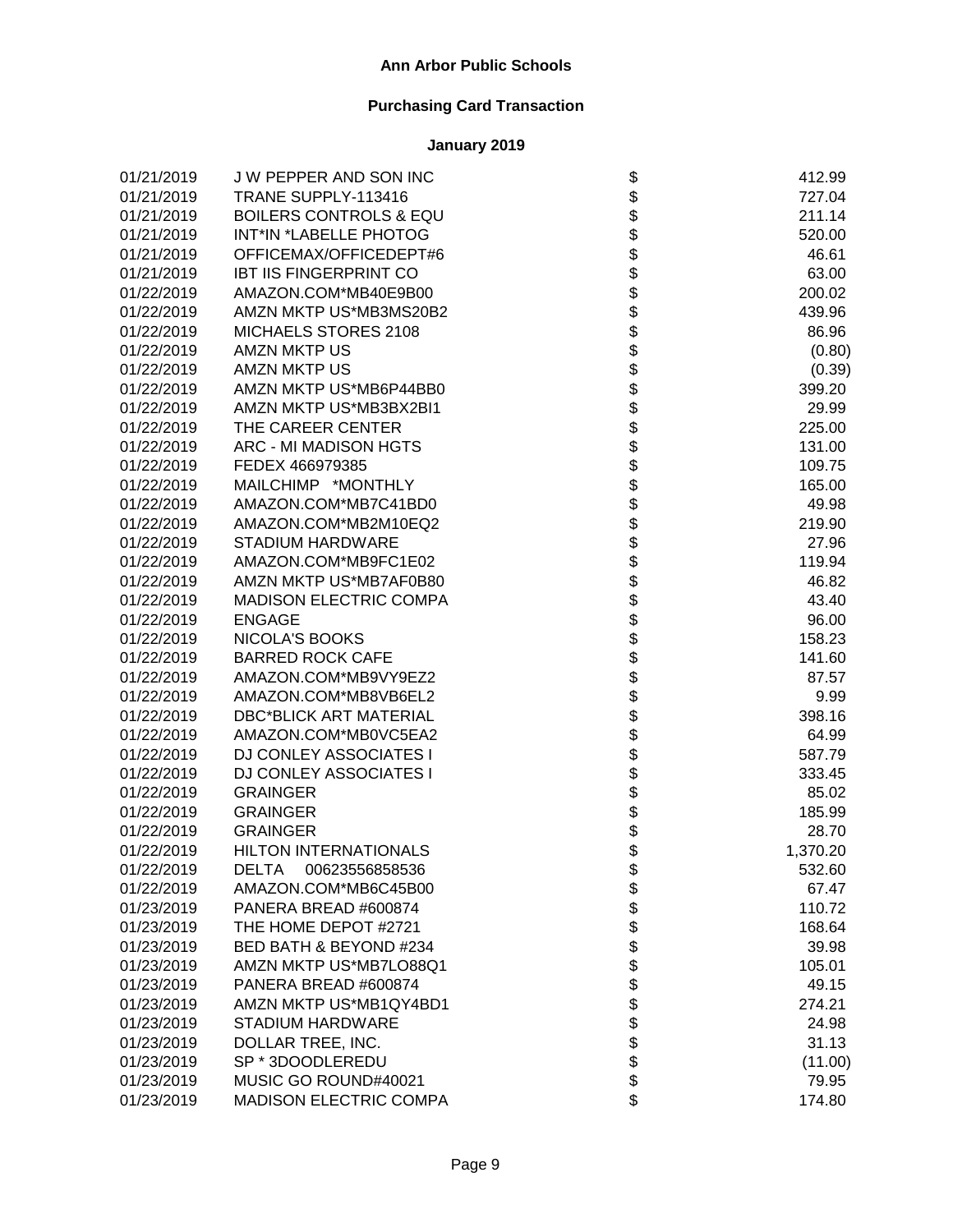| 01/23/2019 | DIBELLA'S #104<br>Q <sub>25</sub> | \$                 | 85.98    |
|------------|-----------------------------------|--------------------|----------|
| 01/23/2019 | <b>LEARNING WITHOUT TEARS</b>     |                    | 69.00    |
| 01/23/2019 | <b>INTERFAITH MARKETPLACE</b>     |                    | 20.45    |
| 01/23/2019 | <b>CURRENT ELECTRIC MOTOR</b>     |                    | 940.00   |
| 01/23/2019 | THERMALNETICS, INC.               |                    | 41.52    |
| 01/24/2019 | WIX*WIX.COM, INC.                 |                    | 24.85    |
| 01/24/2019 | MEIJER INC #64 Q01                |                    | 23.05    |
| 01/24/2019 | <b>FAES CONFERENCES</b>           |                    | 164.53   |
| 01/24/2019 | AMZN MKTP US*MB6KX9PT2            |                    | 28.55    |
| 01/24/2019 | AMZN MKTP US*MB12B78L1            |                    | 69.99    |
| 01/24/2019 | <b>DECKER EQUIPMENT</b>           |                    | 567.85   |
| 01/24/2019 | MICHAELS STORES 2108              |                    | (3.71)   |
| 01/24/2019 | MICHAELS STORES 2108              |                    | 10.49    |
| 01/24/2019 | MICHAELS STORES 2108              |                    | 2.00     |
| 01/24/2019 | AMZN MKTP US*MB8ZS4GW2            |                    | 35.29    |
| 01/24/2019 | <b>MADISON ELECTRIC COMPA</b>     |                    | 107.08   |
| 01/24/2019 | OFFICE DEPOT #1170                |                    | 12.41    |
| 01/24/2019 | MEIJER INC #64<br>Q <sub>01</sub> |                    | 60.64    |
| 01/24/2019 | MEIJER INC #64<br>Q <sub>01</sub> |                    | 42.49    |
| 01/24/2019 | MEIJER INC #64<br>Q <sub>01</sub> |                    | 60.00    |
| 01/24/2019 | DOLLAR TREE, INC.                 |                    | 56.52    |
| 01/24/2019 | <b>IDENTICARD</b>                 |                    | 82.48    |
| 01/24/2019 | JOHNSON CONTROLS SP               |                    | 1,599.91 |
| 01/24/2019 | <b>JOC SALES LLC</b>              |                    | 571.34   |
| 01/25/2019 | <b>MARRIOTT ANN ARBOR</b>         |                    | 3,546.12 |
| 01/25/2019 | SHERATON ANN ARBOR HOT            |                    | (57.75)  |
| 01/25/2019 | THERMALNETICS, INC.               |                    | 1,341.59 |
| 01/25/2019 | SHERATON ANN ARBOR HOT            |                    | 1,036.35 |
| 01/25/2019 | NATIONAL SCHOOL BOARD             |                    | 695.00   |
| 01/25/2019 | <b>HILTON INTERNATIONALS</b>      |                    | 810.39   |
| 01/25/2019 | OFFICEMAX/OFFICEDEPT#6            |                    | 27.80    |
| 01/25/2019 | USPS PO 2518300118                |                    | 50.00    |
| 01/25/2019 | LITTLE CAESARS 0007 00            |                    | 37.91    |
| 01/25/2019 | MADISON ELECTRIC COMPA            |                    | 125.96   |
| 01/25/2019 | <b>MADISON ELECTRIC COMPA</b>     |                    | 53.29    |
| 01/25/2019 | OFFICEMAX/OFFICEDEPT#6            |                    | 10.91    |
| 01/25/2019 | NASCO FORT ATKINSON               | \$                 | 81.25    |
| 01/25/2019 | <b>BOILERS CONTROLS &amp; EQU</b> |                    | 350.55   |
| 01/28/2019 | <b>MICHIGAN SCIENCE TEACH</b>     |                    | 182.00   |
| 01/28/2019 | AMERICAN RED CROSS                |                    | 300.00   |
| 01/28/2019 | <b>AMWAY GRAND PLAZA HOTE</b>     |                    | 340.48   |
| 01/28/2019 | AMWAY GRAND PLAZA HOTE            |                    | (9.12)   |
| 01/28/2019 | <b>MARRIOTT ANN ARBOR</b>         |                    | 31.20    |
| 01/28/2019 | USPS PO 2502800106                |                    | 7.20     |
| 01/28/2019 | OFFICEMAX/OFFICEDEPT#6            | <b>88888888888</b> | 293.98   |
| 01/28/2019 | PAYPAL *MICONSTTEAC               |                    | 250.00   |
| 01/28/2019 | PANERA BREAD #600874              |                    | 120.23   |
| 01/28/2019 | <b>DCACAR LLC</b>                 |                    | 79.00    |
| 01/28/2019 | AMZN MKTP US*MB25Y4DX0            | \$                 | 18.99    |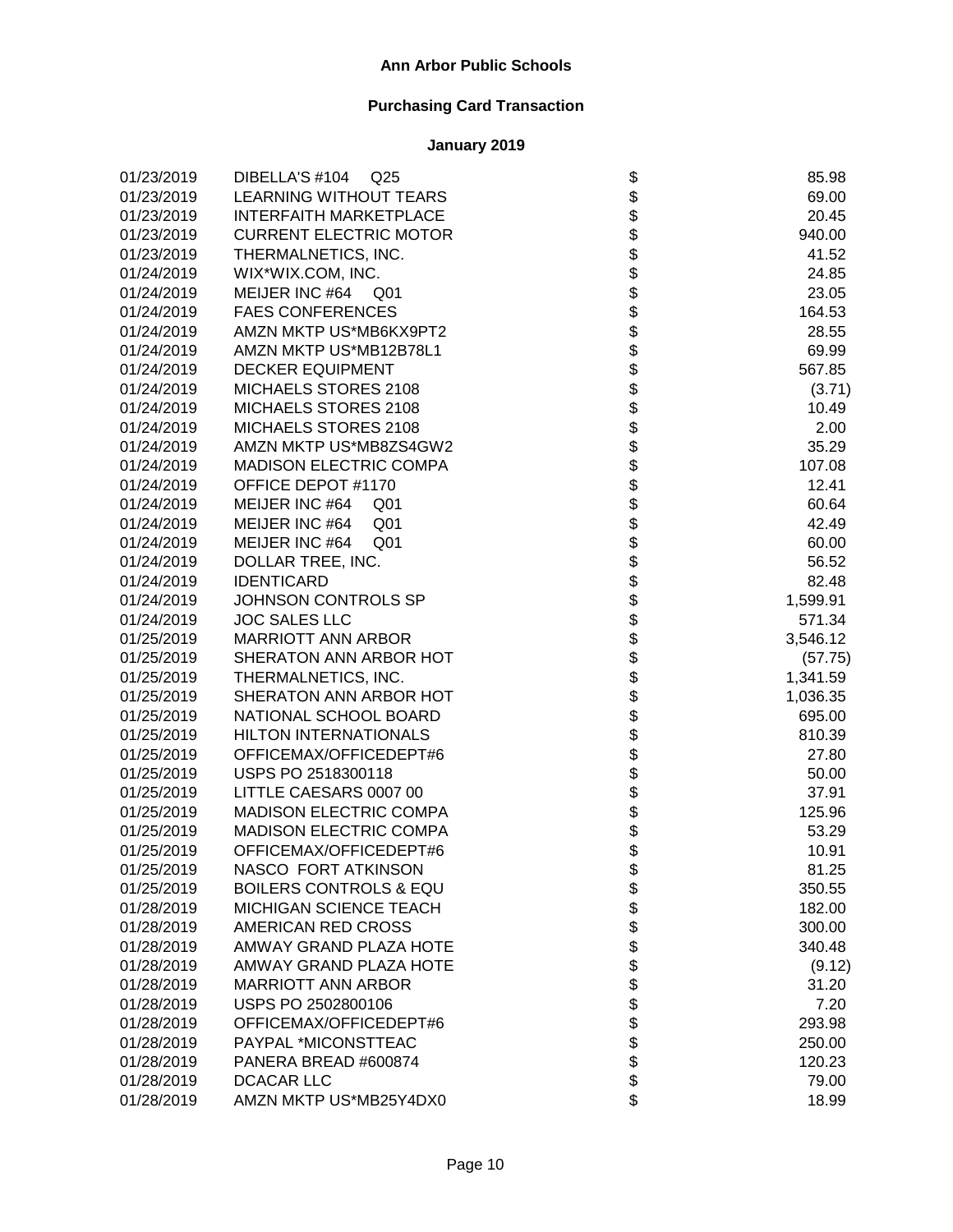| 01/28/2019 | AMZN MKTP US*MB4FD4DA0            | \$                 | 33.99    |
|------------|-----------------------------------|--------------------|----------|
| 01/28/2019 | D J*WALL-ST-JOURNAL               |                    | 19.49    |
| 01/28/2019 | AMZN MKTP US*MB56H32M1            |                    | 49.75    |
| 01/28/2019 | KROGER #688                       |                    | 7.85     |
| 01/28/2019 | PANERA BREAD #600874              |                    | 54.85    |
| 01/28/2019 | AMZN MKTP US*MB7V15VL2            |                    | 154.28   |
| 01/28/2019 | MEIJER INC #173 Q01               |                    | 27.65    |
| 01/28/2019 | THE HOME DEPOT #2721              |                    | 49.93    |
| 01/28/2019 | FINGERLE LUMBER CO                |                    | 162.16   |
| 01/28/2019 | FINGERLE LUMBER CO                |                    | 47.92    |
| 01/28/2019 | <b>DOLLARTREE</b>                 |                    | 31.00    |
| 01/28/2019 | <b>MADISON ELECTRIC COMPA</b>     |                    | 305.07   |
| 01/28/2019 | <b>MADISON ELECTRIC COMPA</b>     |                    | 1,286.25 |
| 01/28/2019 | STADIUM HARDWARE                  |                    | 16.74    |
| 01/28/2019 | AMAZON.COM*MB7N41SM1              |                    | 12.23    |
| 01/28/2019 | MEIJER INC #64<br>Q <sub>01</sub> |                    | 20.02    |
| 01/28/2019 | STADIUM HARDWARE                  |                    | 18.48    |
| 01/28/2019 | THE UPS STORE 4295                |                    | 19.71    |
| 01/28/2019 | <b>HILTON INTERNATIONALS</b>      |                    | 595.44   |
| 01/28/2019 | <b>MASB</b>                       |                    | 110.00   |
| 01/29/2019 | DROPBOX*MX9H89BFTJJY              |                    | 99.00    |
| 01/29/2019 | FEDEX 467646449                   |                    | 19.43    |
| 01/29/2019 | <b>DELTA</b><br>00621661948261    |                    | 200.00   |
| 01/29/2019 | <b>DELTA</b><br>00621664820335    |                    | 367.30   |
| 01/29/2019 | LOWES #01750*                     |                    | 161.85   |
| 01/29/2019 | <b>HILTON INTERNATIONALS</b>      |                    | 92.17    |
| 01/30/2019 | <b>CHOICE LITERACY</b>            |                    | 387.00   |
| 01/30/2019 | WWW.SHEETMUSICX.COM               |                    | 591.24   |
| 01/30/2019 | <b>MICHIGAN NEGOTIATORS A</b>     |                    | 225.00   |
| 01/30/2019 | <b>MICHIGAN NEGOTIATORS A</b>     |                    | 225.00   |
| 01/30/2019 | <b>MICHIGAN NEGOTIATORS A</b>     |                    | 225.00   |
| 01/30/2019 | MICHIGAN ASSOCIATION O            |                    | 110.00   |
| 01/30/2019 | MICHIGAN ASSOCIATION O            |                    | 110.00   |
| 01/30/2019 | MICHIGAN ASSOCIATION O            |                    | 110.00   |
| 01/30/2019 | MICHIGAN ASSOCIATION O            |                    | 110.00   |
| 01/30/2019 | MICHIGAN ASSOCIATION O            |                    | 110.00   |
| 01/30/2019 | MICHIGAN ASSOCIATION O            | \$                 | 110.00   |
| 01/30/2019 | USPS PO 2502800106                |                    | 7.40     |
| 01/30/2019 | EASTERN MICHIGAN UNIV.            |                    | 350.00   |
| 01/30/2019 | <b>GRAINGER</b>                   |                    | 51.83    |
| 01/30/2019 | AMAZON.COM*MB00J47T0              |                    | 69.67    |
| 01/30/2019 | AMZN MKTP US*MB3QK57V1            |                    | 40.30    |
| 01/30/2019 | ANN ARBOR ALARM FEE               |                    | 37.00    |
| 01/30/2019 | MHE*MCGRAW-HILL ECOMM             |                    | 1,375.00 |
| 01/30/2019 | FLORIDA VIRTUAL SCHOOL            |                    | 33.99    |
| 01/30/2019 | OFFICEMAX/OFFICEDEPT#6            | <b>88888888888</b> | 8.82     |
| 01/30/2019 | AMAZON.COM*MB7VA1H62              |                    | 37.19    |
| 01/30/2019 | <b>HELLO FAZ PIZZA</b>            |                    | 108.00   |
| 01/30/2019 | SIGHT READING FACTORY             | \$                 | 34.99    |